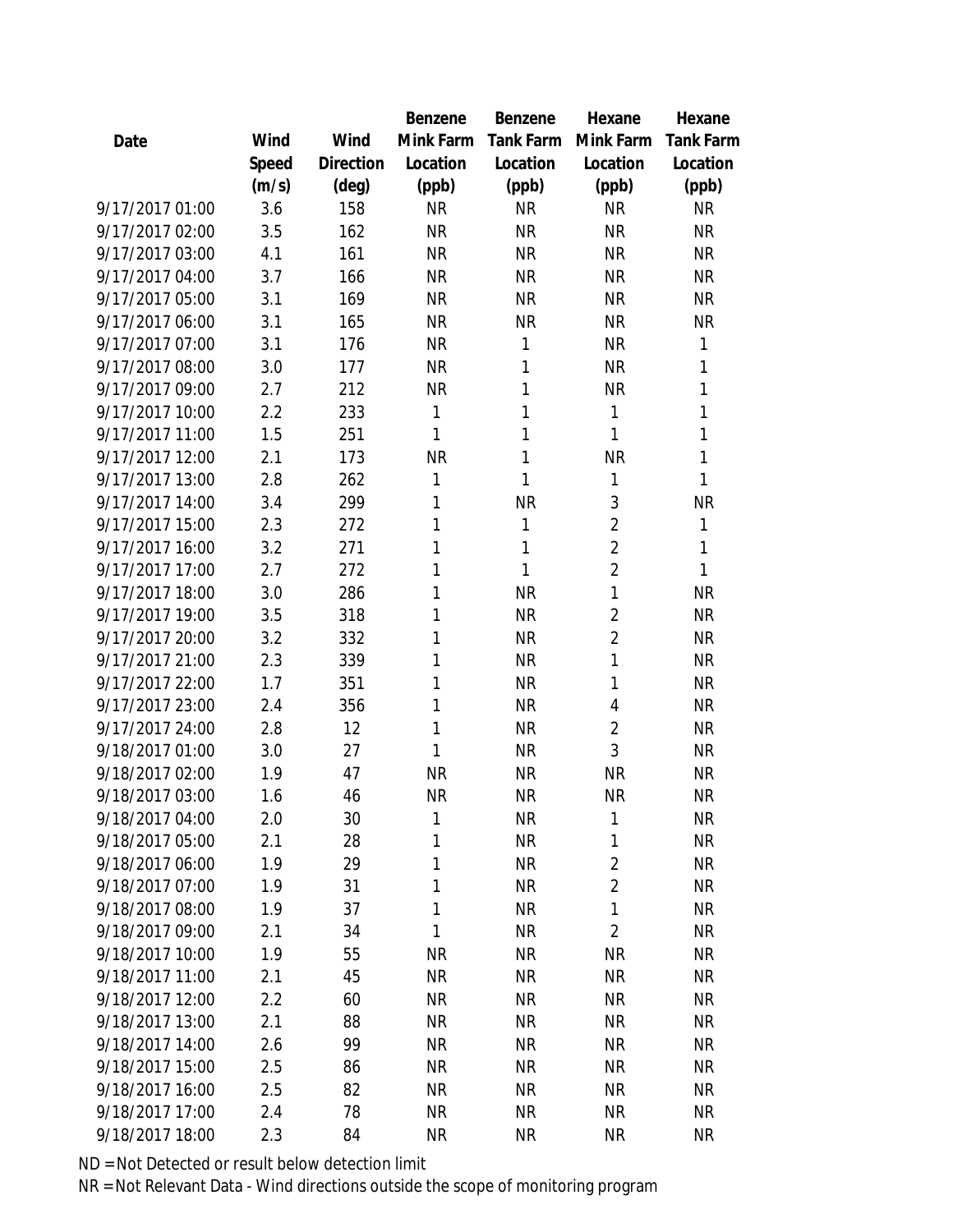|                 |       |           | Benzene   | Benzene          | Hexane         | Hexane    |
|-----------------|-------|-----------|-----------|------------------|----------------|-----------|
| Date            | Wind  | Wind      | Mink Farm | <b>Tank Farm</b> | Mink Farm      | Tank Farm |
|                 | Speed | Direction | Location  | Location         | Location       | Location  |
|                 | (m/s) | (deg)     | (ppb)     | (ppb)            | (ppb)          | (ppb)     |
| 9/18/2017 19:00 | 2.3   | 56        | <b>NR</b> | <b>NR</b>        | <b>NR</b>      | <b>NR</b> |
| 9/18/2017 20:00 | 1.9   | 70        | <b>NR</b> | <b>NR</b>        | <b>NR</b>      | <b>NR</b> |
| 9/18/2017 21:00 | 2.1   | 62        | <b>NR</b> | <b>NR</b>        | <b>NR</b>      | <b>NR</b> |
| 9/18/2017 22:00 | 2.3   | 72        | <b>NR</b> | <b>NR</b>        | <b>NR</b>      | <b>NR</b> |
| 9/18/2017 23:00 | 2.0   | 68        | <b>NR</b> | <b>NR</b>        | <b>NR</b>      | <b>NR</b> |
| 9/18/2017 24:00 | 2.3   | 59        | <b>NR</b> | <b>NR</b>        | <b>NR</b>      | <b>NR</b> |
| 9/19/2017 01:00 | 1.8   | 71        | <b>NR</b> | <b>NR</b>        | <b>NR</b>      | <b>NR</b> |
| 9/19/2017 02:00 | 0.7   | 277       | 1         | <b>NR</b>        | $\mathbf{1}$   | <b>NR</b> |
| 9/19/2017 03:00 | 0.9   | 297       | 1         | <b>NR</b>        | $\mathbf{1}$   | <b>NR</b> |
| 9/19/2017 04:00 | 1.7   | 23        | 1         | <b>NR</b>        | $\overline{2}$ | <b>NR</b> |
| 9/19/2017 05:00 | 1.6   | 38        | 1         | <b>NR</b>        | $\mathbf{1}$   | <b>NR</b> |
| 9/19/2017 06:00 | 0.7   | 20        | 1         | <b>NR</b>        | $\overline{2}$ | <b>NR</b> |
| 9/19/2017 07:00 | 1.2   | 5         | 1         | <b>NR</b>        | 1              | <b>NR</b> |
| 9/19/2017 08:00 | 1.1   | 48        | <b>NR</b> | <b>NR</b>        | <b>NR</b>      | <b>NR</b> |
| 9/19/2017 09:00 | 1.0   | 48        | <b>NR</b> | <b>NR</b>        | <b>NR</b>      | <b>NR</b> |
| 9/19/2017 10:00 | 1.1   | 59        | <b>NR</b> | <b>NR</b>        | <b>NR</b>      | <b>NR</b> |
| 9/19/2017 11:00 | 2.2   | 37        | 1         | <b>NR</b>        | $\mathbf{1}$   | <b>NR</b> |
| 9/19/2017 12:00 | 1.6   | 39        | 1         | <b>NR</b>        | 1              | <b>NR</b> |
| 9/19/2017 13:00 | 1.8   | 51        | <b>NR</b> | <b>NR</b>        | <b>NR</b>      | <b>NR</b> |
| 9/19/2017 14:00 | 1.9   | 100       | <b>NR</b> | <b>NR</b>        | <b>NR</b>      | <b>NR</b> |
| 9/19/2017 15:00 | 1.8   | 97        | <b>NR</b> | <b>NR</b>        | <b>NR</b>      | <b>NR</b> |
| 9/19/2017 16:00 | 1.9   | 99        | <b>NR</b> | <b>NR</b>        | <b>NR</b>      | <b>NR</b> |
| 9/19/2017 17:00 | 2.5   | 58        | <b>NR</b> | <b>NR</b>        | <b>NR</b>      | <b>NR</b> |
| 9/19/2017 18:00 | 2.3   | 60        | <b>NR</b> | <b>NR</b>        | <b>NR</b>      | <b>NR</b> |
| 9/19/2017 19:00 | 2.4   | 83        | <b>NR</b> | <b>NR</b>        | <b>NR</b>      | <b>NR</b> |
| 9/19/2017 20:00 | 2.4   | 88        | <b>NR</b> | <b>NR</b>        | <b>NR</b>      | <b>NR</b> |
| 9/19/2017 21:00 | 1.9   | 85        | <b>NR</b> | <b>NR</b>        | <b>NR</b>      | <b>NR</b> |
| 9/19/2017 22:00 | 2.1   | 87        | <b>NR</b> | <b>NR</b>        | <b>NR</b>      | <b>NR</b> |
| 9/19/2017 23:00 | 2.3   | 87        | <b>NR</b> | <b>NR</b>        | <b>NR</b>      | <b>NR</b> |
| 9/19/2017 24:00 | 2.2   | 95        | <b>NR</b> | <b>NR</b>        | <b>NR</b>      | <b>NR</b> |
| 9/20/2017 01:00 | 2.0   | 104       | <b>NR</b> | <b>NR</b>        | <b>NR</b>      | <b>NR</b> |
| 9/20/2017 02:00 | 2.2   | 111       | <b>NR</b> | <b>NR</b>        | <b>NR</b>      | <b>NR</b> |
| 9/20/2017 03:00 | 2.5   | 132       | <b>NR</b> | <b>NR</b>        | <b>NR</b>      | <b>NR</b> |
| 9/20/2017 04:00 | 2.4   | 146       | <b>NR</b> | <b>NR</b>        | <b>NR</b>      | <b>NR</b> |
| 9/20/2017 05:00 | 2.0   | 135       | <b>NR</b> | <b>NR</b>        | <b>NR</b>      | <b>NR</b> |
| 9/20/2017 06:00 | 1.9   | 130       | <b>NR</b> | <b>NR</b>        | <b>NR</b>      | <b>NR</b> |
| 9/20/2017 07:00 | 2.0   | 130       | <b>NR</b> | <b>NR</b>        | <b>NR</b>      | <b>NR</b> |
| 9/20/2017 08:00 | 2.8   | 143       | <b>NR</b> | <b>NR</b>        | <b>NR</b>      | <b>NR</b> |
| 9/20/2017 09:00 | 3.5   | 150       | <b>NR</b> | <b>NR</b>        | <b>NR</b>      | <b>NR</b> |
| 9/20/2017 10:00 | 4.4   | 166       | <b>NR</b> | <b>NR</b>        | <b>NR</b>      | <b>NR</b> |
| 9/20/2017 11:00 | 3.9   | 174       | <b>NR</b> | 1                | <b>NR</b>      | 1         |
| 9/20/2017 12:00 | 3.6   | 194       | <b>NR</b> | 1                | <b>NR</b>      | 1         |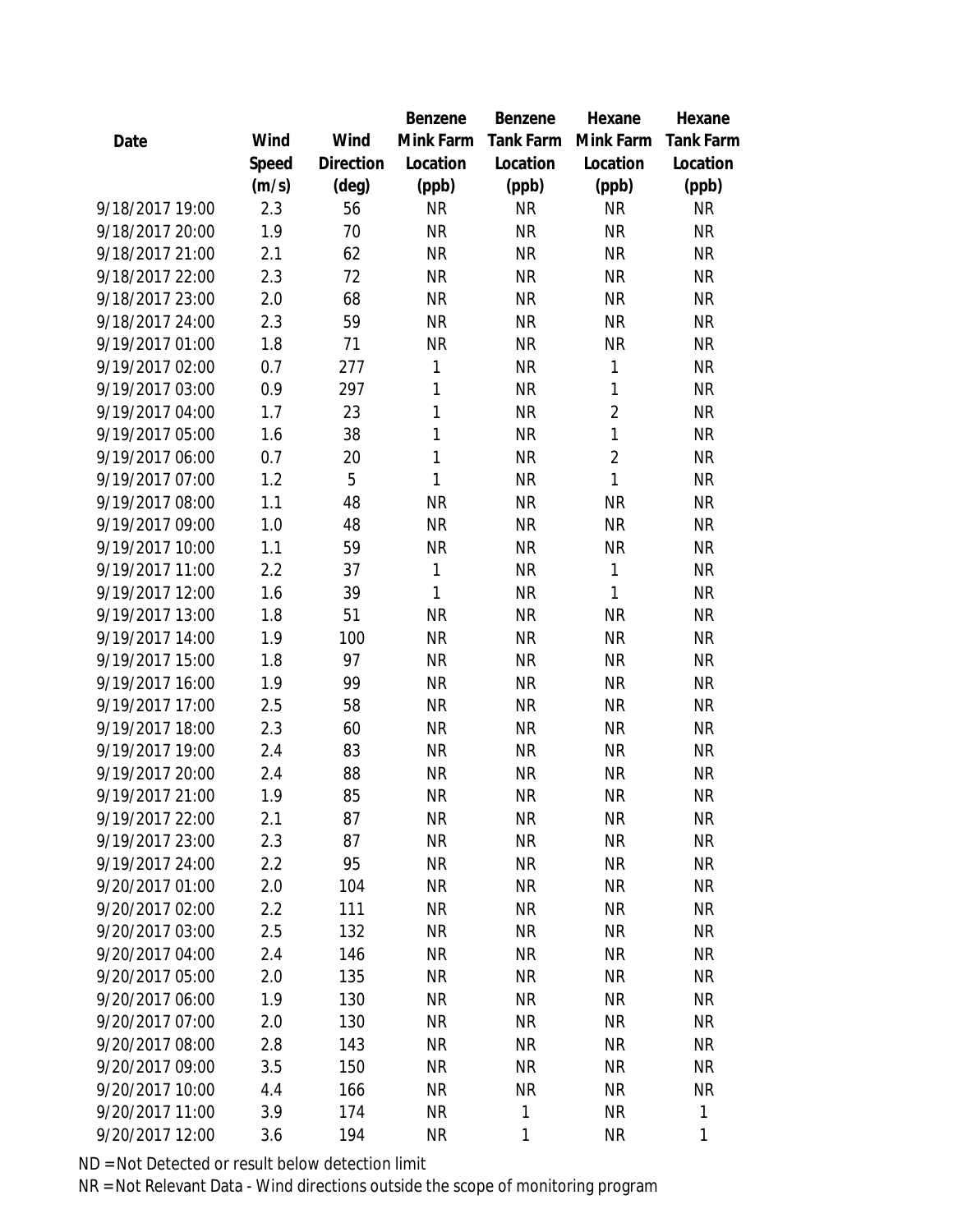|                 |       |           | Benzene   | Benzene          | Hexane    | Hexane           |
|-----------------|-------|-----------|-----------|------------------|-----------|------------------|
| Date            | Wind  | Wind      | Mink Farm | <b>Tank Farm</b> | Mink Farm | <b>Tank Farm</b> |
|                 | Speed | Direction | Location  | Location         | Location  | Location         |
|                 | (m/s) | (deg)     | (ppb)     | (ppb)            | (ppb)     | (ppb)            |
| 9/20/2017 13:00 | 4.2   | 191       | <b>NR</b> | 1                | <b>NR</b> | 1                |
| 9/20/2017 14:00 | 4.9   | 181       | <b>NR</b> | 1                | <b>NR</b> | 1                |
| 9/20/2017 15:00 | 4.5   | 189       | <b>NR</b> | 1                | <b>NR</b> | 1                |
| 9/20/2017 16:00 | 5.4   | 178       | <b>NR</b> | 1                | <b>NR</b> | 1                |
| 9/20/2017 17:00 | 5.3   | 179       | <b>NR</b> | 1                | <b>NR</b> | 1                |
| 9/20/2017 18:00 | 4.7   | 182       | <b>NR</b> | 1                | <b>NR</b> | 1                |
| 9/20/2017 19:00 | 4.2   | 168       | <b>NR</b> | <b>NR</b>        | <b>NR</b> | <b>NR</b>        |
| 9/20/2017 20:00 | 4.3   | 163       | <b>NR</b> | <b>NR</b>        | <b>NR</b> | <b>NR</b>        |
| 9/20/2017 21:00 | 4.6   | 174       | <b>NR</b> | 1                | <b>NR</b> | 1                |
| 9/20/2017 22:00 | 3.5   | 187       | <b>NR</b> | 1                | <b>NR</b> | 1                |
| 9/20/2017 23:00 | 2.8   | 200       | <b>NR</b> | 1                | <b>NR</b> | 1                |
| 9/20/2017 24:00 | 3.0   | 182       | <b>NR</b> | 1                | <b>NR</b> | 1                |
| 9/21/2017 01:00 | 3.2   | 189       | <b>NR</b> | 1                | <b>NR</b> | 1                |
| 9/21/2017 02:00 | 2.9   | 194       | <b>NR</b> | 1                | <b>NR</b> | 1                |
| 9/21/2017 03:00 | 2.6   | 187       | <b>NR</b> | 1                | <b>NR</b> | 1                |
| 9/21/2017 04:00 | 2.1   | 183       | <b>NR</b> | 1                | <b>NR</b> | 1                |
| 9/21/2017 05:00 | 2.7   | 193       | <b>NR</b> | 1                | <b>NR</b> | 1                |
| 9/21/2017 06:00 | 2.8   | 185       | <b>NR</b> | 1                | <b>NR</b> | 1                |
| 9/21/2017 07:00 | 3.1   | 166       | <b>NR</b> | <b>NR</b>        | <b>NR</b> | <b>NR</b>        |
| 9/21/2017 08:00 | 0.9   | 243       | 1         | 1                | 1         | 1                |
| 9/21/2017 09:00 | 2.0   | 158       | <b>NR</b> | <b>NR</b>        | <b>NR</b> | <b>NR</b>        |
| 9/21/2017 10:00 | 1.5   | 190       | <b>NR</b> | 1                | <b>NR</b> | 1                |
| 9/21/2017 11:00 | 1.8   | 161       | <b>NR</b> | <b>NR</b>        | <b>NR</b> | <b>NR</b>        |
| 9/21/2017 12:00 | 2.0   | 176       | <b>NR</b> | 1                | <b>NR</b> | 1                |
| 9/21/2017 13:00 | 2.3   | 177       | <b>NR</b> | 1                | <b>NR</b> | $\mathbf{1}$     |
| 9/21/2017 14:00 | 3.0   | 173       | <b>NR</b> | 1                | <b>NR</b> | 1                |
| 9/21/2017 15:00 | 3.4   | 189       | <b>NR</b> | 1                | <b>NR</b> | 1                |
| 9/21/2017 16:00 | 2.8   | 185       | <b>NR</b> | 1                | <b>NR</b> | 1                |
| 9/21/2017 17:00 | 3.1   | 183       | <b>NR</b> | 1                | <b>NR</b> | 1                |
| 9/21/2017 18:00 | 2.8   | 188       | NoData    | 1                | NoData    | 1                |
| 9/21/2017 19:00 | 2.3   | 171       | <b>NR</b> | 1                | <b>NR</b> | 1                |
| 9/21/2017 20:00 | 2.3   | 139       | <b>NR</b> | <b>NR</b>        | <b>NR</b> | <b>NR</b>        |
| 9/21/2017 21:00 | 2.7   | 143       | NR        | <b>NR</b>        | <b>NR</b> | <b>NR</b>        |
| 9/21/2017 22:00 | 3.1   | 151       | NR        | <b>NR</b>        | <b>NR</b> | <b>NR</b>        |
| 9/21/2017 23:00 | 3.1   | 154       | <b>NR</b> | <b>NR</b>        | <b>NR</b> | <b>NR</b>        |
| 9/21/2017 24:00 | 3.1   | 160       | <b>NR</b> | <b>NR</b>        | <b>NR</b> | <b>NR</b>        |
| 9/22/2017 01:00 | 3.2   | 174       | NR        | 1                | <b>NR</b> | 1                |
| 9/22/2017 02:00 | 2.4   | 172       | NR        | $\mathbf{1}$     | <b>NR</b> | 1                |
| 9/22/2017 03:00 | 3.3   | 156       | NR        | <b>NR</b>        | <b>NR</b> | <b>NR</b>        |
| 9/22/2017 04:00 | 2.6   | 161       | NR        | <b>NR</b>        | <b>NR</b> | <b>NR</b>        |
| 9/22/2017 05:00 | 2.5   | 161       | <b>NR</b> | <b>NR</b>        | <b>NR</b> | <b>NR</b>        |
| 9/22/2017 06:00 | 2.2   | 171       | <b>NR</b> | 1                | <b>NR</b> | $\mathbf{1}$     |